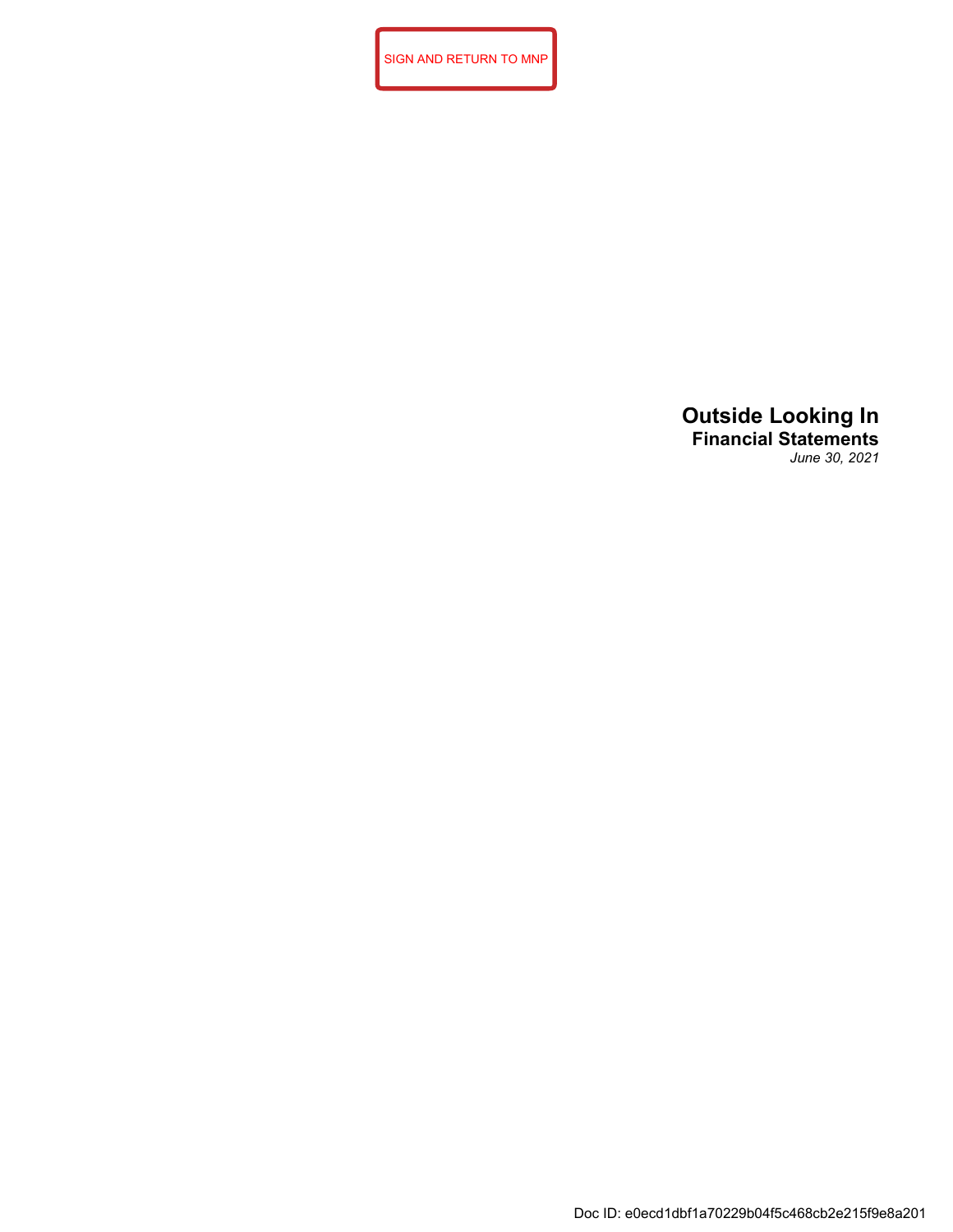

To the Board of Directors of Outside Looking In:

# **Opinion**

We have audited the financial statements of Outside Looking In (the "Organization"), which comprise the statement of financial position as at June 30, 2021, and the statements of operations, changes in net assets and cash flows for the year then ended, and notes to the financial statements, including a summary of significant accounting policies.

In our opinion, the accompanying financial statements present fairly, in all material respects, the financial position of the Organization as at June 30, 2021, and the results of its operations and its cash flows for the year then ended in accordance with Canadian accounting standards for not-for-profit organizations.

## **Basis for Opinion**

We conducted our audit in accordance with Canadian generally accepted auditing standards. Our responsibilities under those standards are further described in the Auditor's Responsibilities for the Audit of the Financial Statements section of our report. We are independent of the Organization in accordance with the ethical requirements that are relevant to our audit of the financial statements in Canada, and we have fulfilled our other ethical responsibilities in accordance with these requirements. We believe that the audit evidence we have obtained is sufficient and appropriate to provide a basis for our opinion.

#### **Other Matter**

The financial statements of the Organization for the year ended June 30, 2020 were audited by another auditor who expressed an unmodified opinion on those statements on December 22, 2020.

#### **Responsibilities of Management and Those Charged with Governance for the Financial Statements**

Management is responsible for the preparation and fair presentation of the financial statements in accordance with Canadian accounting standards for not-for-profit organizations, and for such internal control as management determines is necessary to enable the preparation of financial statements that are free from material misstatement, whether due to fraud or error.

In preparing the financial statements, management is responsible for assessing the Organization's ability to continue as a going concern, disclosing, as applicable, matters related to going concern and using the going concern basis of accounting unless management either intends to liquidate the Organization or to cease operations, or has no realistic alternative but to do so.

Those charged with governance are responsible for overseeing the Organization's financial reporting process.

#### **Auditor's Responsibilities for the Audit of the Financial Statements**

Our objectives are to obtain reasonable assurance about whether the financial statements as a whole are free from material misstatement, whether due to fraud or error, and to issue an auditor's report that includes our opinion. Reasonable assurance is a high level of assurance, but is not a guarantee that an audit conducted in accordance with Canadian generally accepted auditing standards will always detect a material misstatement when it exists. Misstatements can arise from fraud or error and are considered material if, individually or in the aggregate, they could reasonably be expected to influence the economic decisions of users taken on the basis of these financial statements.

> ACCOUNTING > CONSULTING > TAX 3, 139 NORTHFIELD DRIVE W, WATERLOO ON, N2L 5A6 1.866.464.0740 T: 519.725.7700 F: 519.725.7708 **MNP.ca**

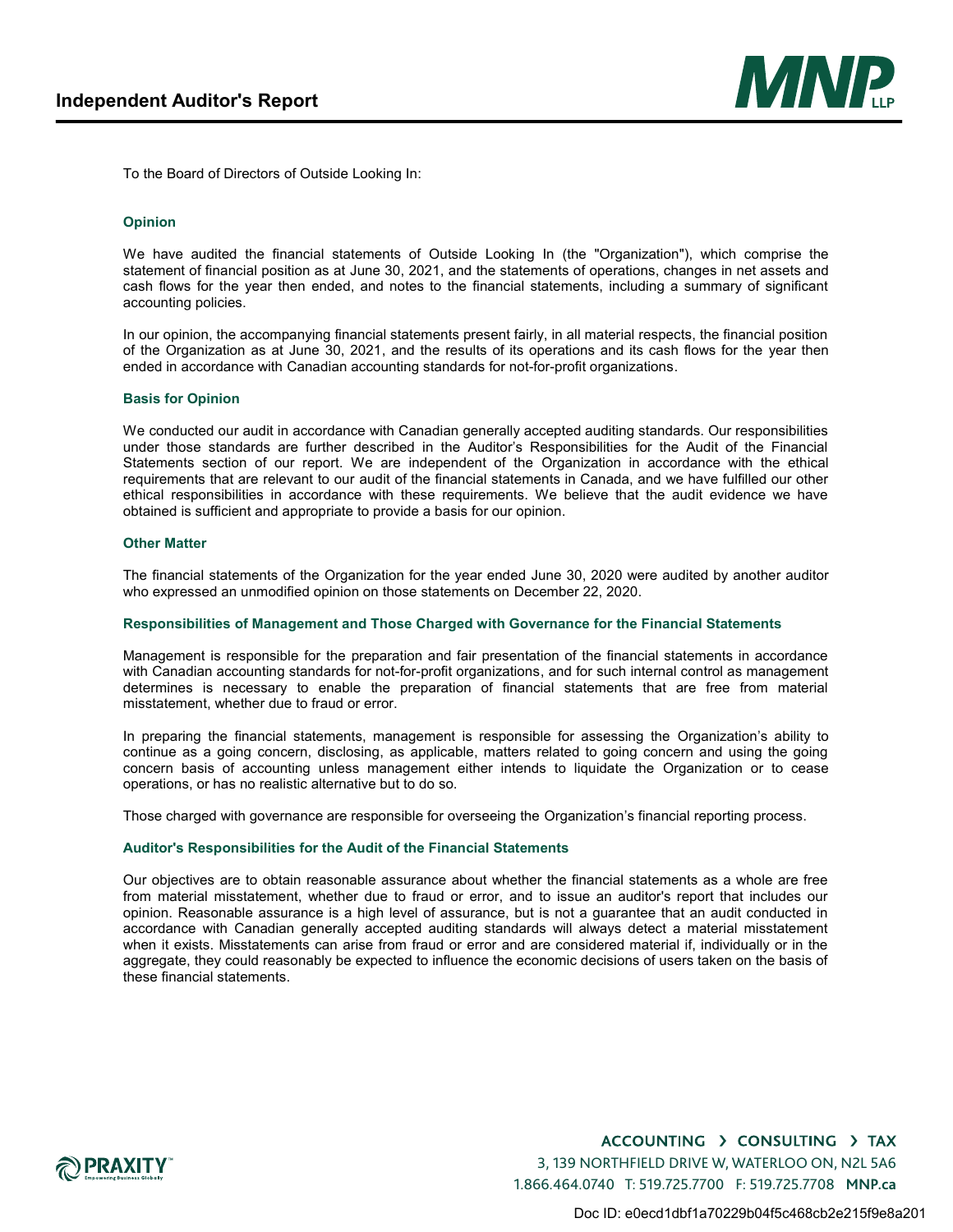As part of an audit in accordance with Canadian generally accepted auditing standards, we exercise professional judgment and maintain professional skepticism throughout the audit. We also:

- Identify and assess the risks of material misstatement of the financial statements, whether due to fraud or error, design and perform audit procedures responsive to those risks, and obtain audit evidence that is sufficient and appropriate to provide a basis for our opinion. The risk of not detecting a material misstatement resulting from fraud is higher than for one resulting from error, as fraud may involve collusion, forgery, intentional omissions, misrepresentations, or the override of internal control.
- Obtain an understanding of internal control relevant to the audit in order to design audit procedures that are appropriate in the circumstances, but not for the purpose of expressing an opinion on the effectiveness of the Organization's internal control.
- Evaluate the appropriateness of accounting policies used and the reasonableness of accounting estimates and related disclosures made by management.
- Conclude on the appropriateness of management's use of the going concern basis of accounting and, based on the audit evidence obtained, whether a material uncertainty exists related to events or conditions that may cast significant doubt on the Organization's ability to continue as a going concern. If we conclude that a material uncertainty exists, we are required to draw attention in our auditor's report to the related disclosures in the financial statements or, if such disclosures are inadequate, to modify our opinion. Our conclusions are based on the audit evidence obtained up to the date of our auditor's report. However, future events or conditions may cause the Organization to cease to continue as a going concern.
- Evaluate the overall presentation, structure and content of the financial statements, including the disclosures, and whether the financial statements represent the underlying transactions and events in a manner that achieves fair presentation.

We communicate with those charged with governance regarding, among other matters, the planned scope and timing of the audit and significant audit findings, including any significant deficiencies in internal control that we identify during our audit.

 $MNP$ LLP

Cambridge, Ontario Chartered Professional Accountants

October 28, 2021 Licensed Public Accountants

**MNP** Doc ID: e0ecd1dbf1a70229b04f5c468cb2e215f9e8a201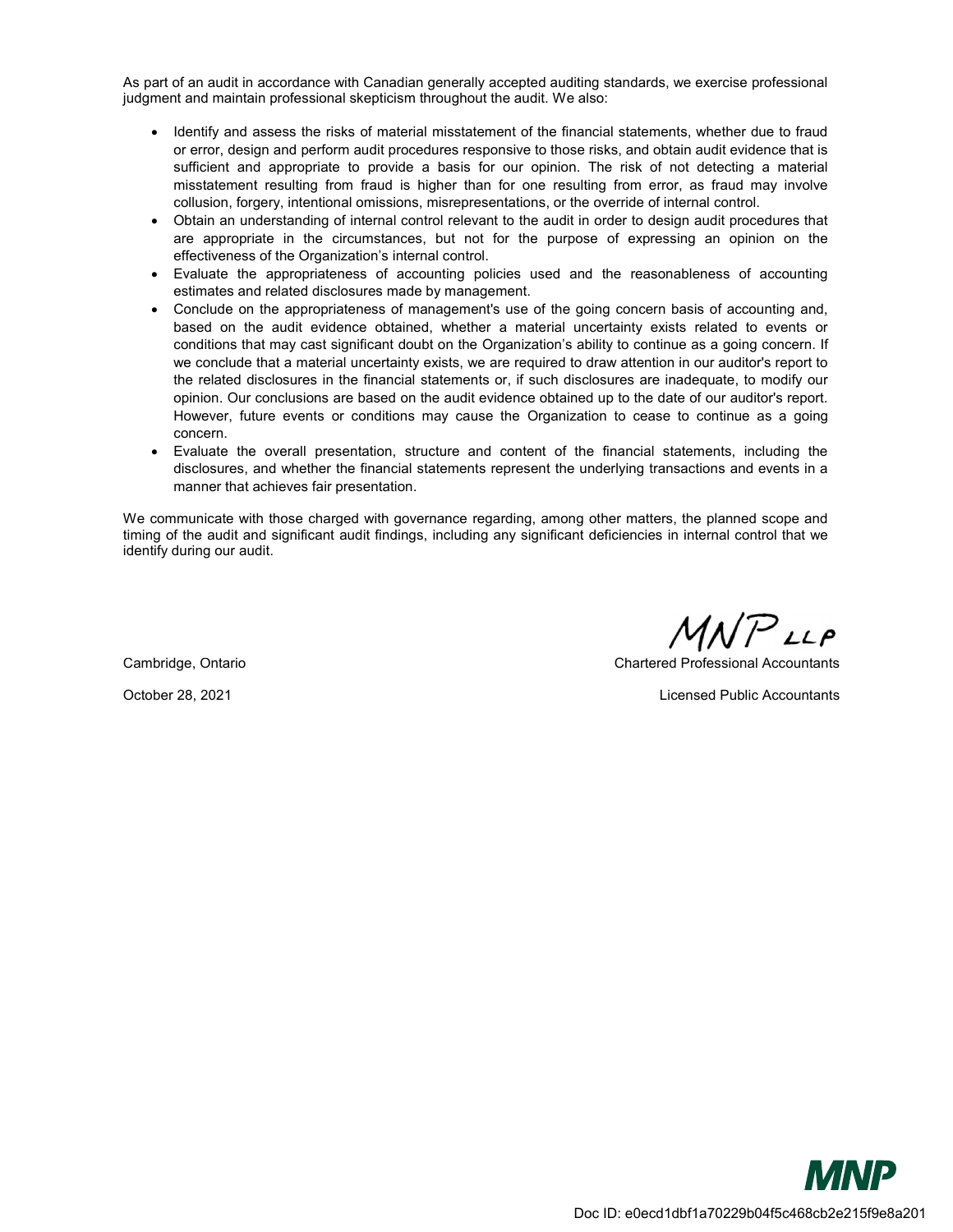# **Outside Looking In Statement of Financial Position**

*As at June 30, 2021*

|                                                           | 2021      | 2020    |
|-----------------------------------------------------------|-----------|---------|
| <b>Assets</b>                                             |           |         |
| <b>Current</b>                                            |           |         |
| Cash                                                      | 726,829   | 734,417 |
| Investment (Note 3)                                       | 30,000    |         |
| Accounts receivable (Note 4)                              | 165,246   | 76,759  |
| Prepaid expenses                                          | 2,548     | 19,009  |
| Inventory (Note 5)                                        | 1,075,599 | 28,122  |
|                                                           | 2,000,222 | 858,307 |
| Capital assets (Note 6)                                   | 24,911    | 12,042  |
|                                                           | 2,025,133 | 870,349 |
| <b>Liabilities</b>                                        |           |         |
| <b>Current</b>                                            |           |         |
| Accounts payable and accrued liabilities                  | 34,139    | 47,812  |
| Deferred revenue                                          | 1,156,900 | 94,500  |
|                                                           | 1,191,039 | 142,312 |
| Long-term debt (Note 8)                                   | 60,000    | 40,000  |
| Deferred contributions related to capital assets (Note 9) | 6,961     |         |
|                                                           | 1,258,000 | 182,312 |
| <b>Net Assets</b>                                         | 767,133   | 688,037 |
|                                                           | 2,025,133 | 870,349 |

**Approved on behalf of the Board of Directors**

**Director Director PLEASE SIGN HERE** *PLEASE SIGN HERE* 

*{{esl:Signer1:Signature:size(200,40)}} {{esl:Signer2:Signature:size(200,40)}}*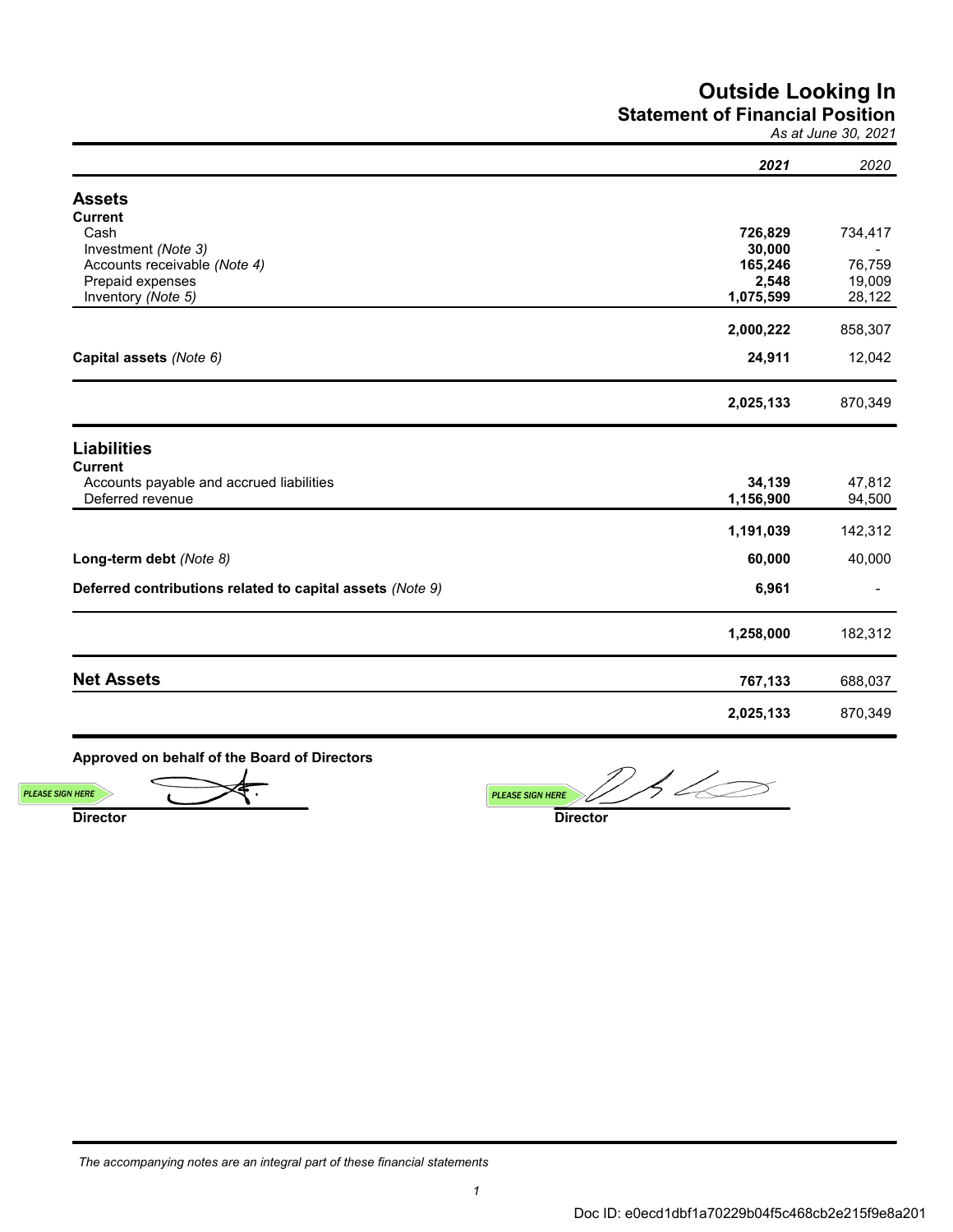# **Outside Looking In**

**Statement of Operations**

*For the year ended June 30, 2021*

|                                                                  | 2021      | 2020      |
|------------------------------------------------------------------|-----------|-----------|
|                                                                  |           |           |
| <b>Revenue</b>                                                   |           |           |
| Government grants (Note 10)                                      | 50,269    | 30,263    |
| Community fees                                                   | 119,500   | 535,500   |
| In-kind contributions                                            |           | 78,808    |
| Donations                                                        | 499,411   | 288,367   |
| Other income (Note 10)                                           | 372,577   | 70,221    |
| Sponsorship                                                      | 25,000    | 304,962   |
| Merchandise                                                      | 1,268     | 169       |
| <b>Ticket sales</b>                                              |           | 3,925     |
| Amortization of deferred contributions related to capital assets | 1,228     |           |
|                                                                  | 1,069,253 | 1,312,215 |
| <b>Program expenses</b>                                          |           |           |
| Advertising and promotion                                        | 49,947    | 19,613    |
| Alumni program                                                   | 13,037    |           |
| Artists fees                                                     | 1,749     | 108,750   |
| Dance program                                                    | 155,630   |           |
| Future leaders                                                   | 131,437   | 40,702    |
| Office and general                                               | 7,152     | 5,480     |
| Program manager fees                                             |           | 227,771   |
| Rent (recovery)                                                  | (1, 355)  | 2,356     |
| Summer program                                                   | 1,692     |           |
| Travel                                                           | 250       | 163,565   |
| Venue and production costs                                       | 36,583    | 21,134    |
| Work study program                                               | 176,841   |           |
|                                                                  | 572,963   | 589,371   |
| <b>Administrative expenses</b>                                   |           |           |
| Advertising and promotion                                        | 22,612    | 35,480    |
| Amortization                                                     | 6,427     | 4,219     |
| Bank charges and interest                                        | 2,821     | 4,129     |
| Insurance                                                        | 5,918     | 4,305     |
| Meals and entertainment                                          | 82        | 2,431     |
| Office and general                                               | 49,488    | 40,567    |
| Professional development                                         | 2,088     |           |
| Professional fees                                                | 50,435    | 33,584    |
| Rent                                                             | 13,556    | 30,298    |
| Repairs and maintenance                                          | 425       | 1,355     |
| Subcontractor                                                    |           | 2,211     |
| Telephone and internet                                           | 1,861     | 3,896     |
| Travel                                                           | 1,577     | 12,485    |
| Wages and benefits                                               | 259,904   | 234,161   |
|                                                                  | 417,194   | 409,121   |
| <b>Excess of revenue over expenses</b>                           | 79,096    | 313,723   |

*The accompanying notes are an integral part of these financial statements*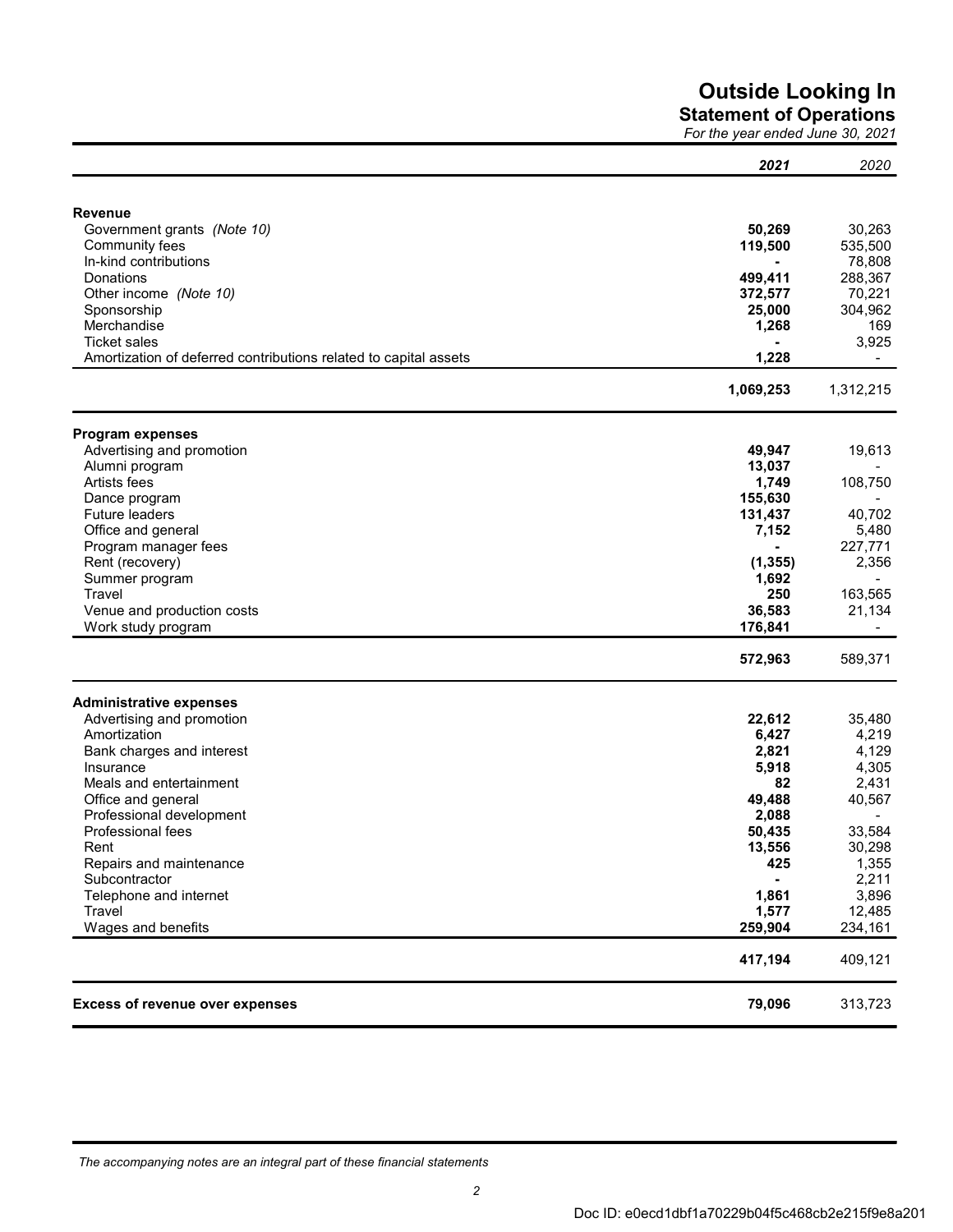# **Outside Looking In Statement of Changes in Net Assets**

*For the year ended June 30, 2021*

|                                        | 2021    | 2020    |
|----------------------------------------|---------|---------|
| Net assets beginning of year           | 688,037 | 374,314 |
| <b>Excess of revenue over expenses</b> | 79.096  | 313,723 |
| Net assets, end of year                | 767,133 | 688,037 |

*The accompanying notes are an integral part of these financial statements*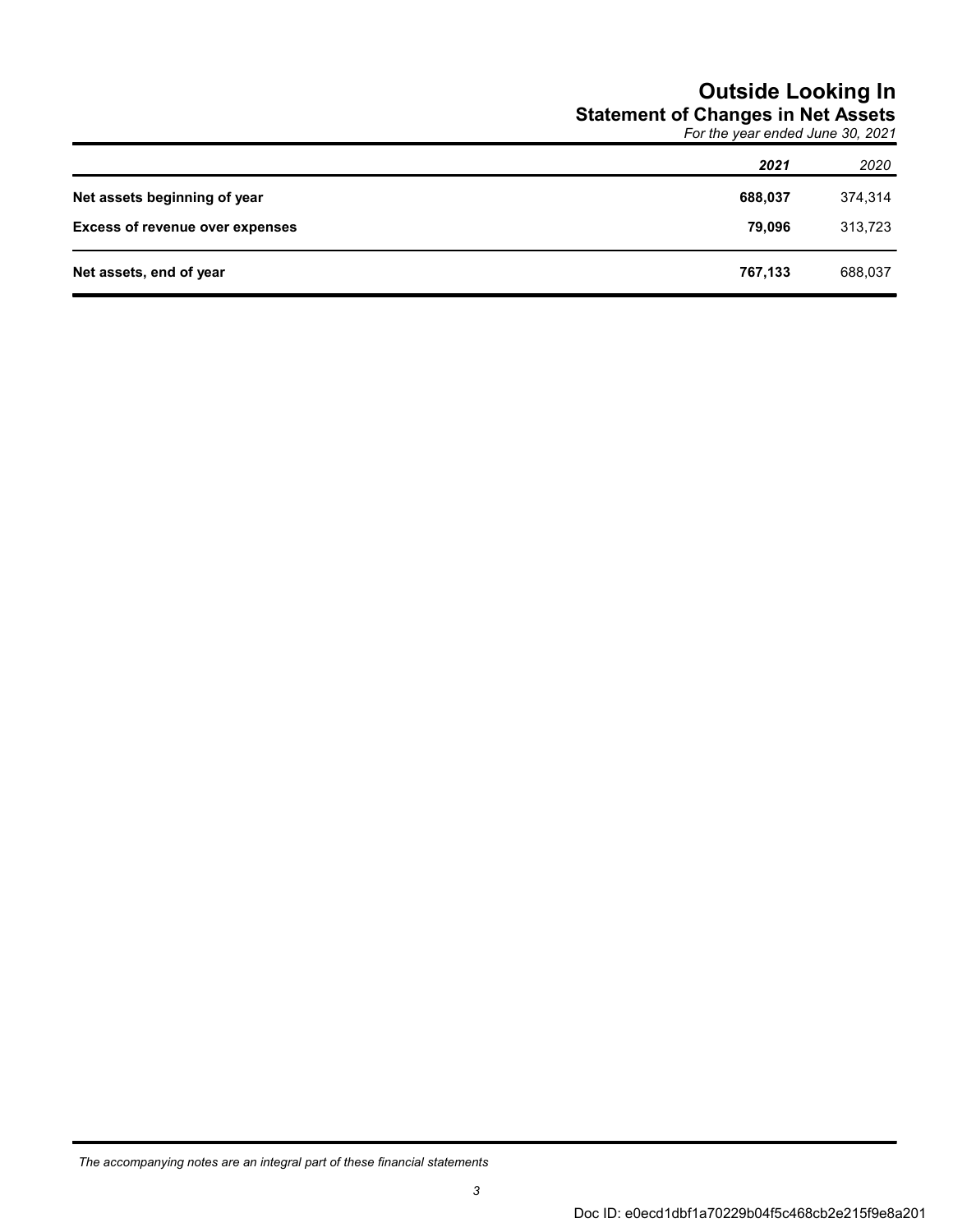# **Outside Looking In**

**Statement of Cash Flows**

*For the year ended June 30, 2021*

|                                                                          | 2021        | 2020     |
|--------------------------------------------------------------------------|-------------|----------|
| Cash provided by (used for) the following activities<br><b>Operating</b> |             |          |
| Excess of revenue over expenses                                          | 79,096      | 313,723  |
| Amortization of capital assets                                           | 6,427       | 4,219    |
| Amortization of deferred contributions related to capital assets         | (1, 228)    |          |
|                                                                          | 84,295      | 317,942  |
| Changes in working capital accounts                                      |             |          |
| Accounts receivable                                                      | (88, 487)   | 104,480  |
| Prepaid expenses                                                         | 16,461      | (1,686)  |
| Inventory                                                                | (1,047,477) |          |
| Accounts payable and accrued liabilities                                 | (13, 673)   | 32,115   |
| Deferred revenue                                                         | 1,062,400   | 19,500   |
|                                                                          | 13,519      | 472,351  |
| <b>Financing</b>                                                         |             |          |
| Advances of long-term debt                                               | 20,000      | 40,000   |
| Deferred contributions related to capital assets                         | 8,189       |          |
|                                                                          | 28,189      | 40,000   |
| Investing                                                                |             |          |
| Purchase of capital assets                                               | (19, 296)   | (3,727)  |
| Purchase of investment                                                   | (30,000)    |          |
|                                                                          | (49, 296)   | (3, 727) |
| Increase (decrease) in cash                                              | (7,588)     | 508,624  |
| Cash, beginning of year                                                  | 734,417     | 225,793  |
| Cash, end of year                                                        | 726,829     | 734,417  |

*The accompanying notes are an integral part of these financial statements*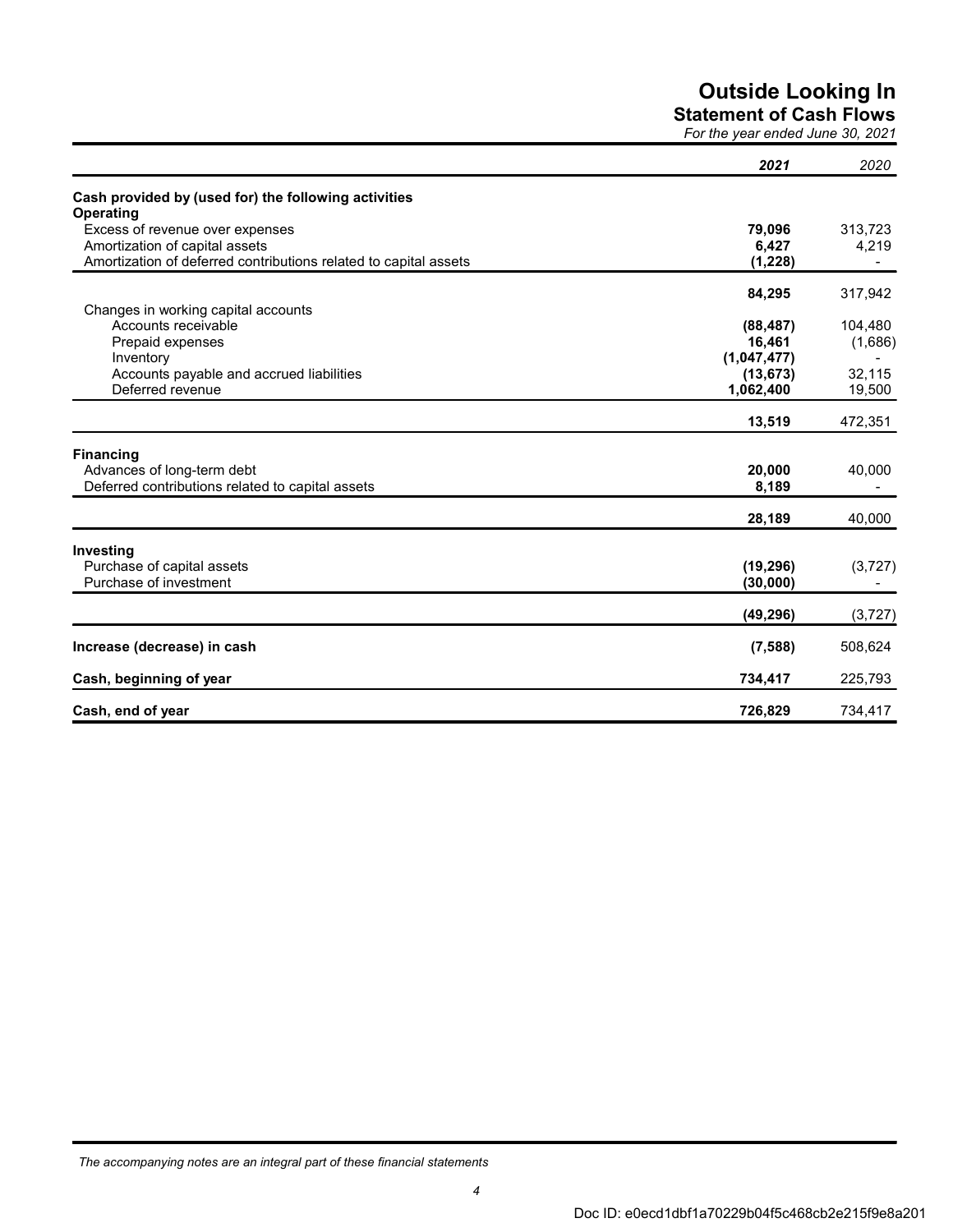## **1. Incorporation and nature of the organization**

Outside Looking In (the "Organization") is continued under the Canada Not For Profit Corporations Act. The Organization is a registered charity under the Income Tax Act of Canada and accordingly is exempt from income taxes provided certain requirements of the Income Tax Act are met. The purpose of the Organization is to empower Indigenous youth through the arts and to educate Canadians on Indigenous people through their performances.

# **2. Significant accounting policies**

The financial statements have been prepared in accordance with Canadian accounting standards for not-for-profit organizations set out in Part III of the CPA Canada Handbook - Accounting, as issued by the Accounting Standards Board in Canada, and include the following significant accounting policies:

#### *Investment*

Investment consists of a guaranteed investment certificates exceeding three months and is measured at amortized cost.

#### *Inventory*

Inventories held for distribution at no charge or for a nominal charge, or for consumption in the production process of goods to be distributed at no charge or for a nominal charge are recognized at the lower of cost and current replacement cost. Cost is determined by the first in, first out method.

#### *Revenue recognition*

The Organization follows the deferral method of accounting for contributions. Restricted contributions are recognized as revenue in the year in which the related expenses are incurred. Unrestricted contributions are recognized as revenue when received or receivable if the amount to be received can be reasonably estimated and collection is reasonably assured.

Contributions restricted for the purchase of capital assets are deferred and amortized into revenue at a rate corresponding with the amortization rate for the related capital assets.

Operating grants are recorded as revenue in the period to which they relate. Grants approved but not received at the end of an accounting period are accrued. When a portion of a grant relates to a future period, it is deferred and recognized in that subsequent period.

Revenue from ticket sales is recognized during the period the performance occurs.

#### *In-kind contributions*

The Organization receives sponsorship in-kind from various contributors throughout the year. In-kind contributions are valued by the contributor and market value is agreed to by the Organization, based on the sponsorship provided, and included at the agreed upon rate on the statement of operations.

#### *Contributed materials and services*

Contributions of materials are recognized both as contributions and expenses in the statement of operations when a fair value can be reasonably estimated and when the materials are used in the normal course of the Organization's operations and would otherwise have been purchased. Volunteers contribute time each year to enable the Organization to carry out its programs. Due to the difficulty in determining their fair value, contributed services are not recognized in the financial statements.

# *Government assistance*

Government assistance is recognized in the statement of operations on a systematic basis over the periods in which the Organization recognizes expenses as related costs for which funded expenditures are incurred. Government assistance is recognized when there is reasonable assurance that the Organization will comply with the terms and conditions associated with the assistance and the assistance will be received.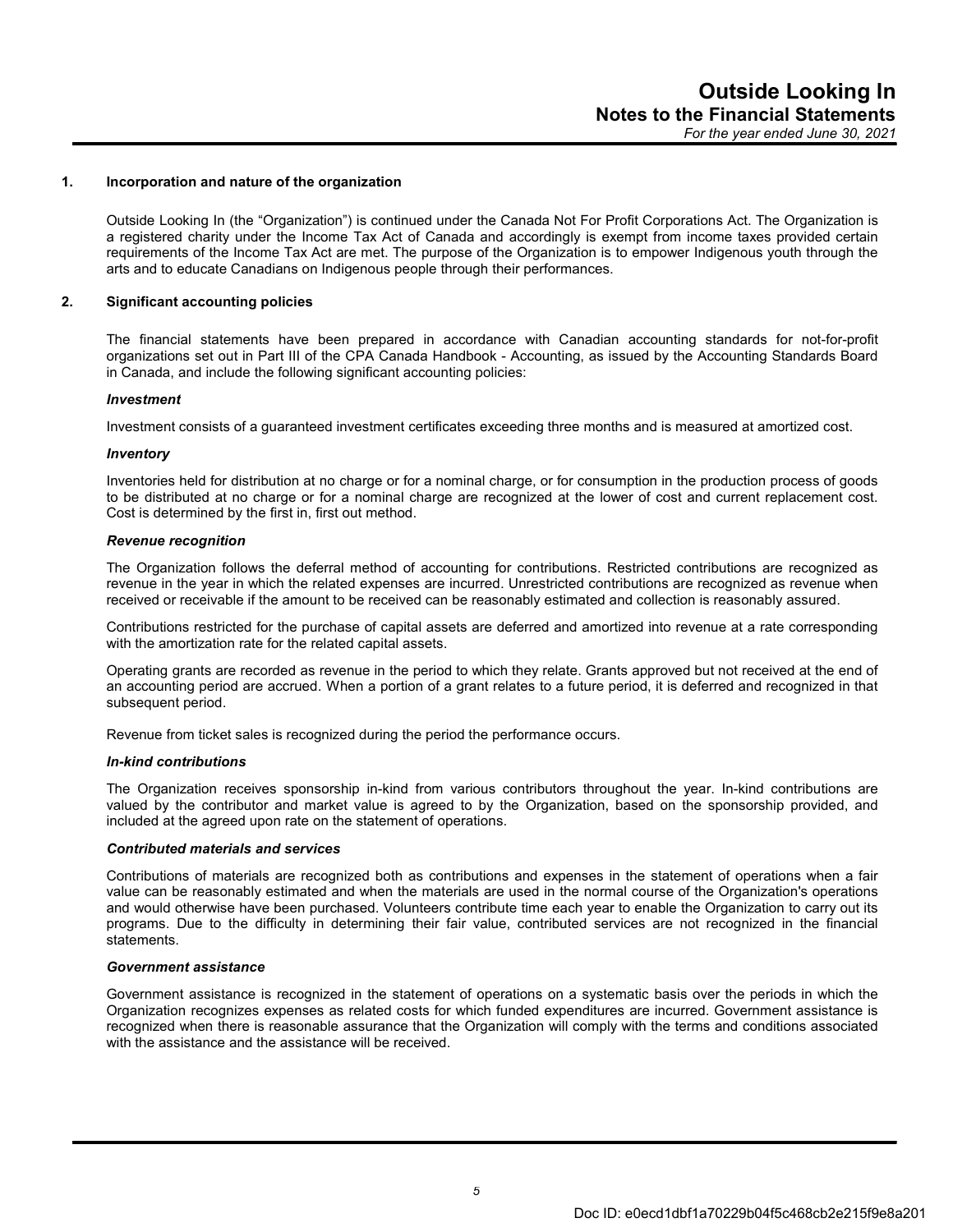# **2. Significant accounting policies** *(Continued from previous page)*

#### *Capital assets*

Purchased capital assets are recorded at cost. Contributed capital assets are recorded at fair value at the date of contribution plus all costs directly attributable to the acquisition, if fair value can reasonably be determined. When fair value cannot be reasonably determined, capital assets are recorded at a nominal value.

Amortization is provided using the declining balance method at rates intended to amortize the cost of assets over their estimated useful lives. Amortization is not taken on capital assets until they are ready for their intended use.

Amortization is taken at one half of the below rates in the year of acquisition.

|                        | Method            | Rate |
|------------------------|-------------------|------|
| Computer equipment     | declining balance | 30%  |
| Furniture and fixtures | declining balance | 20 % |

#### *Deferred contributions related to capital assets*

Deferred contributions related to capital assets represent the unamortized portion of contributed capital assets and restricted contributions that were used to purchase the Organization's equipment and furniture. Recognition of these amounts as revenue is deferred to periods when the related capital assets are amortized.

#### *Long-lived assets*

Long-lived assets consist of capital assets. Long-lived assets held for use are measured and amortized as described in the applicable accounting policies.

The Organization writes down long-lived assets held for use when conditions indicate that the asset no longer contributes to the Organization's ability to provide goods and services. The assets are also written-down when the value of future economic benefits or service potential associated with the group of assets is less than its net carrying amount. When the Organization determines that a long-lived asset is impaired, its carrying amount is written down to the asset's fair value.

#### *Use of estimates*

The preparation of financial statements in conformity with Canadian accounting standards for not-for-profit organizations requires management to make estimates and assumptions that affect the reported amounts of assets and liabilities and disclosure of contingent assets and liabilities at the date of the financial statements, and the reported amounts of revenues and expenses during the reporting period.

Accounts receivable are stated after evaluation as to their collectability and an appropriate allowance for doubtful accounts is provided where considered necessary. Provisions are made for slow moving and obsolete inventory. Amortization is based on the estimated useful lives of capital assets. Accrued liabilities are based on management's expectation of amounts payable for goods and services for which invoices were not received prior to the year end. Repayment of funding is estimated at year end based on expected fulfillment of certain conditions stipulated within the relevant funding agreement.

These estimates and assumptions are reviewed periodically and, as adjustments become necessary they are reported in operations in the year in which they become known.

# *Financial instruments*

The Organization recognizes its financial instruments when the Organization becomes party to the contractual provisions of the financial instrument. All financial instruments are initially recorded at their fair value, including financial assets and liabilities originated and issued in a related party transaction with management. Financial assets and liabilities originated and issued in all other related party transactions are initially measured at their carrying or exchange amount in accordance with Section 3840 *Related Party Transaction*s.

At initial recognition, the Organization may irrevocably elect to subsequently measure any financial instrument at fair value. The Organization has not made such an election during the year.

The Organization subsequently measures the investment, accounts receivable, accounts payable and accrued liabilities at amortized cost.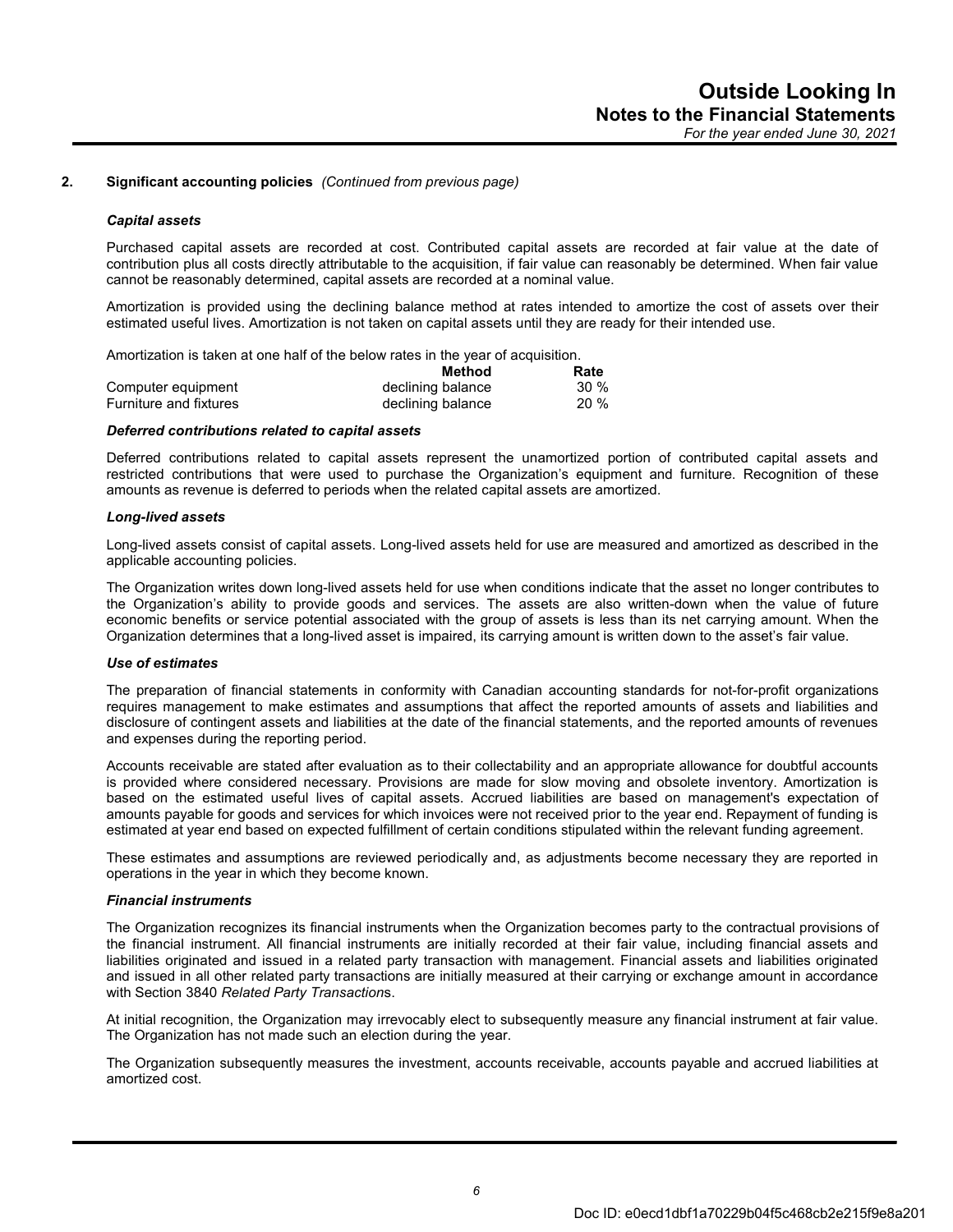# **2. Significant accounting policies** *(Continued from previous page)*

Transaction costs and financing fees directly attributable to the origination, acquisition, issuance or assumption of financial instruments subsequently measured at fair value are immediately recognized in the excess of revenues over expenses for the current period. Conversely, transaction costs and financing fees are added to the carrying amount for those financial instruments subsequently measured at cost or amortized cost.

#### **Financial asset impairment**

The Organization assesses impairment of all of its financial assets measured at cost or amortized cost. The Organization groups assets for impairment testing when available information is not sufficient to permit identification of each individually impaired financial asset in the group; there are numerous assets affected by the same factors; or no asset is individually significant. Management considers whether the issuer is having significant financial difficulty; or whether there has been a breach in contract, such as a default or delinquency in interest or principal payments in determining whether objective evidence of impairment exists. When there is an indication of impairment, the Organization determines whether it has resulted in a significant adverse change in the expected timing or amount of future cash flows during the year. If so, the Organization reduces the carrying amount of any impaired financial assets to the highest of: the present value of cash flows expected to be generated by holding the assets; the amount that could be realized by selling the assets; and the amount expected to be realized by exercising any rights to collateral held against those assets. Any impairment, which is not considered temporary, is included in current year excess of revenue over expenses.

The Organization reverses impairment losses on financial assets when there is a decrease in impairment and the decrease can be objectively related to an event occurring after the impairment loss was recognized. The amount of the reversal is recognized in the excess of excess in the year the reversal occurs.

## **3. Investment**

The investment is held in the form of a Guaranteed Investment Certificate ("GIC"), bearing interest at 0.10% and maturing June 30, 2022.

# **4. Accounts receivable**

|                                         | 2021    | 2020   |
|-----------------------------------------|---------|--------|
| Canada Emergency Wage Subsidy (Note 10) | 58,880  | 28.719 |
| Other receivables                       | 76.454  | 29,050 |
| Harmonized sales tax recoverable        | 29.912  | 18.990 |
|                                         | 165.246 | 76.759 |

# **5. Inventory**

The cost of inventories recognized as an expense and included in program expenses amounted to \$34,871 (2020 – \$2,402).

# **6. Capital assets**

|                        | Cost   | <b>Accumulated</b><br>amortization | 2021<br>Net book<br>value | 2020<br>Net book<br>value |
|------------------------|--------|------------------------------------|---------------------------|---------------------------|
| Computer equipment     | 53,879 | 29.611                             | 24,268                    | 11,238                    |
| Furniture and fixtures | 5.319  | 4.676                              | 643                       | 804                       |
|                        | 59,198 | 34.287                             | 24,911                    | 12,042                    |

During the year, the Organization received donated camera equipment, included in computer equipment. This contributed capital asset has been recorded at its fair value of \$8,189 (2020 – \$nil).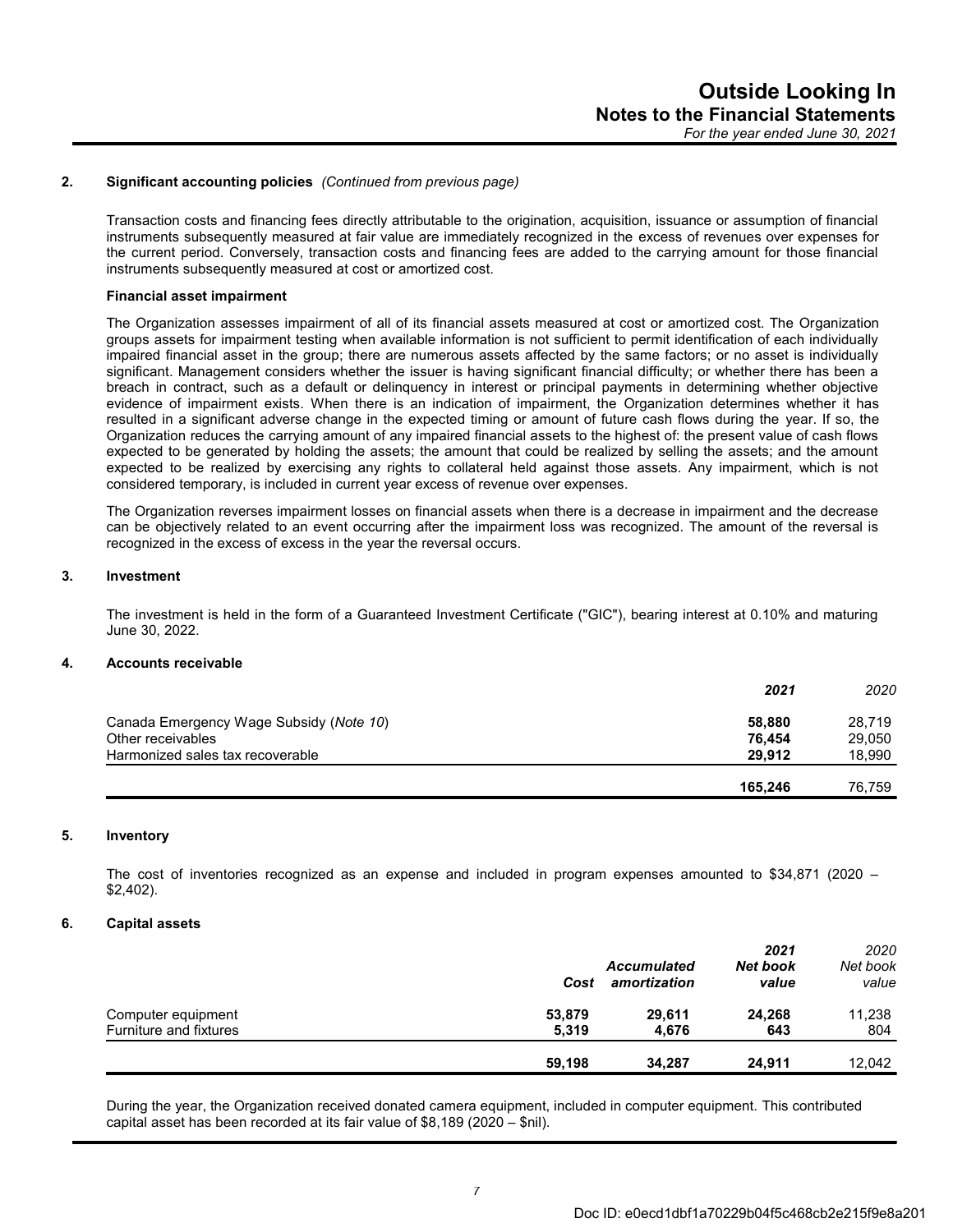# **7. Bank indebtedness**

The Organization has a credit facility with TD Canada Trust with a maximum limit of \$10,000 (2020 - \$10,000). Interest is charged by the lender at prime plus 4.25% per annum. At June 30, 2021, the credit facility was unutilized (2020 - unutilized).

# **8. Long-term debt**

The Canada Emergency Business Account loan is unsecured, non-interest bearing until December 31, 2022 and has no specific terms of repayment. If the loan is repaid in full on or before December 31, 2022, up to \$20,000 of the loan amount may be forgiven. On January 1, 2023, any remaining balance on the loan will automatically be renewed for a three year extended period ending December 31, 2025 at an interest rate of 5%.

## **9. Deferred contributions related to capital assets**

Deferred contributions related to capital assets consist of the amortized amount of contributions and grants received for the purchase of capital assets. Recognition of these amounts as revenue is deferred to periods when the related capital assets are amortized. Changes in deferred contributions are as follows:

|                                              | 2021    | 2020 |
|----------------------------------------------|---------|------|
|                                              |         |      |
| Balance, beginning of year                   | -       |      |
| Additions                                    | 8,189   |      |
| Less: amortization of deferred contributions | (1,228) |      |
|                                              | 6,961   |      |

### **10. Government assistance**

In response to the negative economic impact of COVID-19, the Government of Canada announced the Canada Emergency Wage Subsidy ("CEWS") program in April 2020. The CEWS program provides a wage subsidy on eligible remuneration, subject to limits per employee, to eligible employers based on certain criteria, including demonstration of certain revenue declines as a result of COVID-19. The Organization has recognized a total of \$357,932 (2020 - \$63,049) of CEWS and has included it in other income on the statement of operations. At June 30, 2021, \$58,880 (2020 - \$28,719) is included in accounts receivable.

In response to the negative economic impact of COVID-19, Service Ontario announced the Ontario Small Business Support Grant program in December 2020. The program provides a grant up to a maximum of \$20,000 to assist eligible businesses with unexpected revenue losses expected as a result of the province-wide shutdown. The Organization has recognized and received a total of \$20,000 (2020 - \$nil) related to the grant and has included it in government grants on the statement of operations.

# **11. Commitments**

The Organization has entered into a lease agreement expiring November 30, 2021 with an estimated minimum annual payment amount of \$1,622. The Organization has also entered into a sublease agreement for its premises which requires it to make monthly payments. There is no fixed term to this agreement.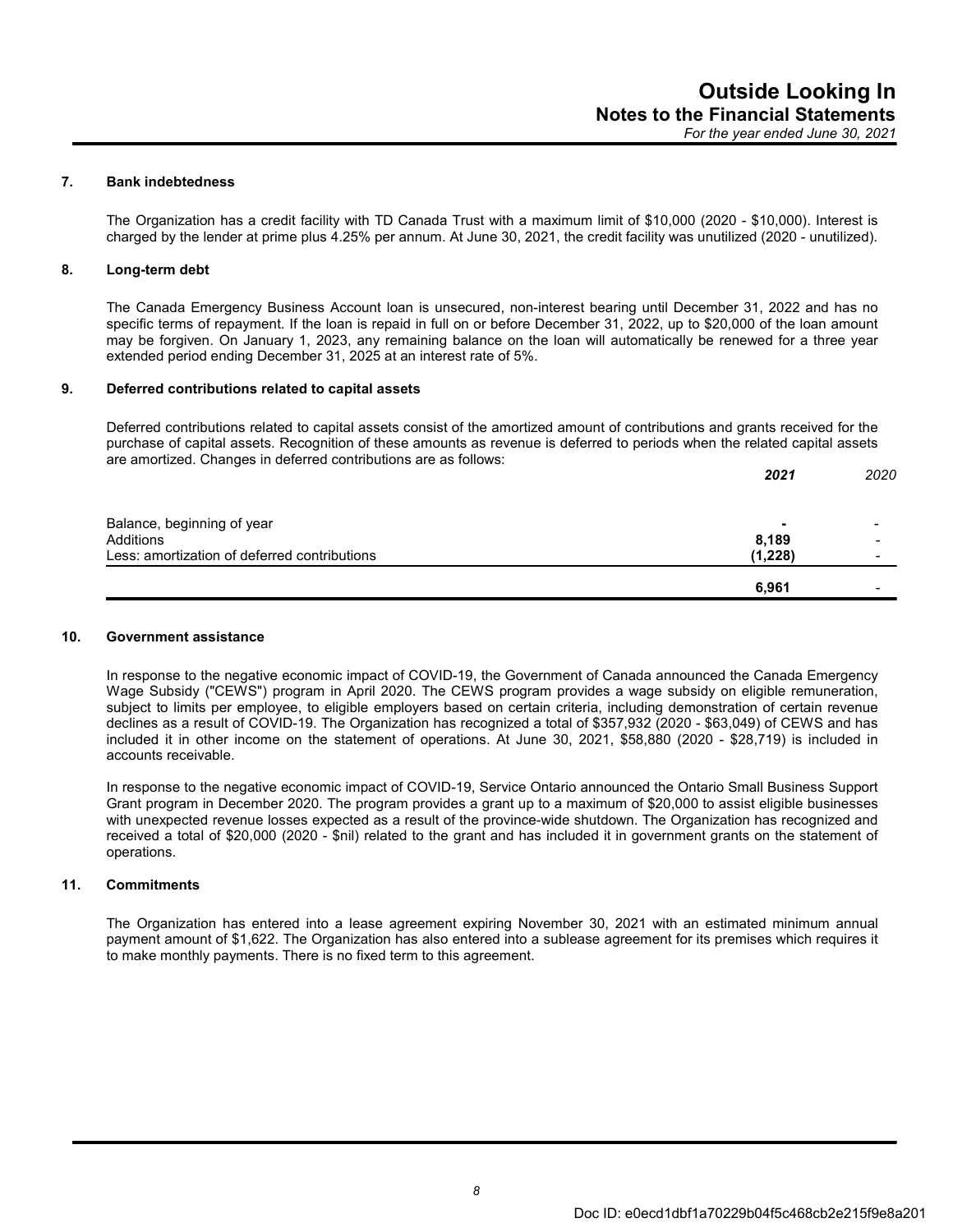## **12. Financial instruments**

The Organization, as part of its operations, carries a number of financial instruments. It is management's opinion that the Organization is not exposed to significant interest, currency, credit, liquidity or other price risks arising from these financial instruments except as otherwise disclosed.

# *Liquidity risk*

Liquidity risk is the risk that are the Organization will encounter difficulty in meeting its obligations associated with financial liabilities. Liquidity risk also includes the risk of the Organization not being able to liquidate its assets in a timely manner at a reasonable price. The Organizations ability to meet obligations depends on receipt of funds from various sources. The Organization meets its liquidity requirements by monitoring cash flows from operations, anticipating investing and financing activities and holding assets that can be readily converted into cash.

## **13. Significant event**

Starting in March 2020, there was a global outbreak of COVID-19 (coronavirus), which has had a significant impact on organizations through the restrictions put in place by the Canadian, provincial and municipal governments regarding travel, business operations and isolation/quarantine orders. As a result, the Organizations operations were affected. At this time, it is unknown the extent of the impact the COVID-19 outbreak may have on the Organization and when performances will resume as this will depend on future developments that are highly uncertain and that cannot be predicted with confidence. These uncertainties arise from the inability to predict the ultimate geographic spread of the disease, and the duration of the outbreak, including the duration of travel restrictions, business closures or disruptions, and quarantine/isolation measures that are currently, or may be put, in place by Canada and other countries to fight the virus.